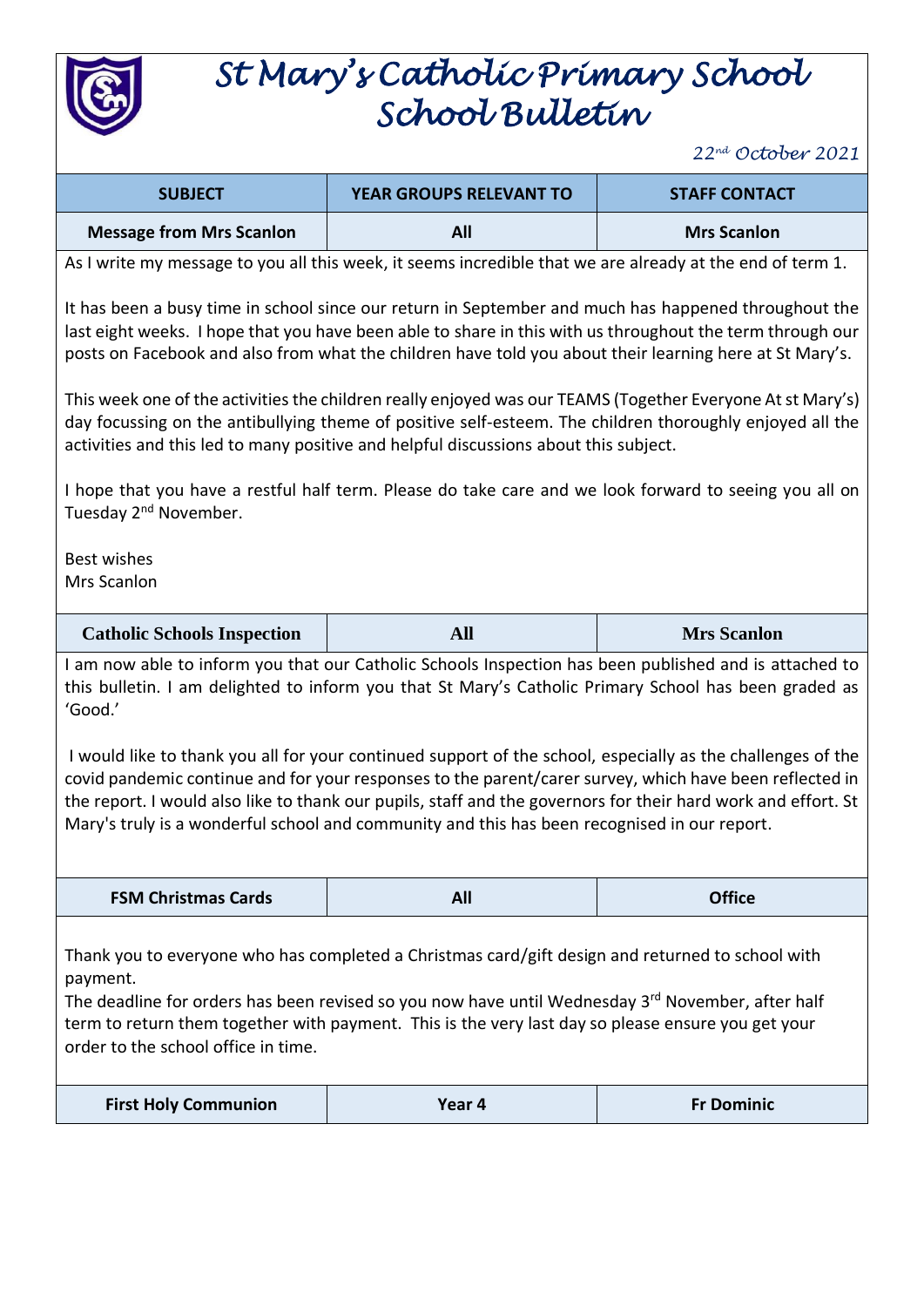Dear Parents and Guardians,

At last, I am able to write to you with details of our First Holy Communion programme in 2022. Mrs Rosemary Paremain and Miss Catherine Heathcote remain as our Catechists.

We have decided that Pupils in Year 4 and above will be invited to join as we think that Pupils will benefit from being a year older and wiser.

Fr. Dominic would like to meet your Family and I would ask you to arrange to meet with him before Friday December 10<sup>th</sup>,2021. From Monday January 10<sup>th</sup>,2022 Application Forms will be available both at School and at Church. These will need to be completed and sent back to Fr. Dominic before Sunday February 6<sup>th</sup>,2022.

The programme will be taught on Saturday mornings from 10am until 11am at St. Mary's school. The Dates are: February 26<sup>th</sup>; March 19<sup>th</sup>; April 23<sup>rd</sup> and May 21<sup>st</sup>. Together with the catechists, your Family will be able to choose either Saturday June 18<sup>th</sup> or Saturday June 25<sup>th</sup> at 2pm for your child's First Holy Communion.

Please do not hesitate to contact Fr. Dominic on: 01892 654608 or [stmaryschurch.crow@gmail.com](mailto:stmaryschurch.crow@gmail.com) or [crowborough@abdiocese.org.uk](mailto:crowborough@abdiocese.org.uk)

|--|

A reminder that the school photographer will be in school on Thursday 4th November. If you want to have photos taken with siblings not already attending this school, you may bring them to the school hall from 8am, please enter via the hall door. Please be aware that only one family group is allowed inside the hall at one time. Please queue outside the hall and socially distance from other family groups waiting. Please leave the hall via the hall door with your children and depending on the time either return to the top of the drive and allow your child/ren to enter school under the normal morning procedures. Siblings in school will be photographed together during the school day.

| <b>Staff contact</b> | <b>All</b> | <b>Office</b> |
|----------------------|------------|---------------|
|----------------------|------------|---------------|

As per our school website, all staff members have their own school email addresses should you need to contact a teacher about something specific with your child/children. For all other enquiries including absences, medical appointments, please contact the school office directly as staff individual email accounts may not be seen during the school day.

Headteacher - Mrs Scanlon - [head@stmarysrc.e-sussex.sch.uk](mailto:head@stmarysrc.e-sussex.sch.uk) Deputy Headteacher - Mr Getty - [dgetty@stmarysrc.e-sussex.sch.uk](mailto:dgetty@stmarysrc.e-sussex.sch.uk)

Reception Class (4 days) - Mrs Williams - [mwilliams@stmarysrc.e-sussex.sch.uk](mailto:mwilliams@stmarysrc.e-sussex.sch.uk) Reception Class (1 day) Year 2 (1 day) - Ms Stonestreet - [sstonestreet@stmarysrc.e-sussex.sch.uk](mailto:sstonestreet@stmarysrc.e-sussex.sch.uk) Year 1 - Mrs Tabassi-Gill - [etabassigill@stmarysrc.e-sussex.sch.uk](mailto:etabassigill@stmarysrc.e-sussex.sch.uk) Year 2 – (4 days) - Mrs Piper - [bpiper@stmarysrc.e-sussex.sch.uk](mailto:bpiper@stmarysrc.e-sussex.sch.uk) Year 3 – Ms Cook - [scook@stmarysrc.e-sussex.sch.uk](mailto:scook@stmarysrc.e-sussex.sch.uk) Year 4 – Mrs French - [vfrench@stmarysrc.e-sussex.sch.uk](mailto:vfrench@stmarysrc.e-sussex.sch.uk) Year 5 – Ms Solly - [vsolly@stmarysrc.e-sussex.sch.uk](mailto:vsolly@stmarysrc.e-sussex.sch.uk) Year 6 – Mrs White - [kwhite@stmarysrc.e-sussex.sch.uk](mailto:kwhite@stmarysrc.e-sussex.sch.uk)

Office – [office@stmarysrc.e-sussex.sch.uk](mailto:office@stmarysrc.e-sussex.sch.uk)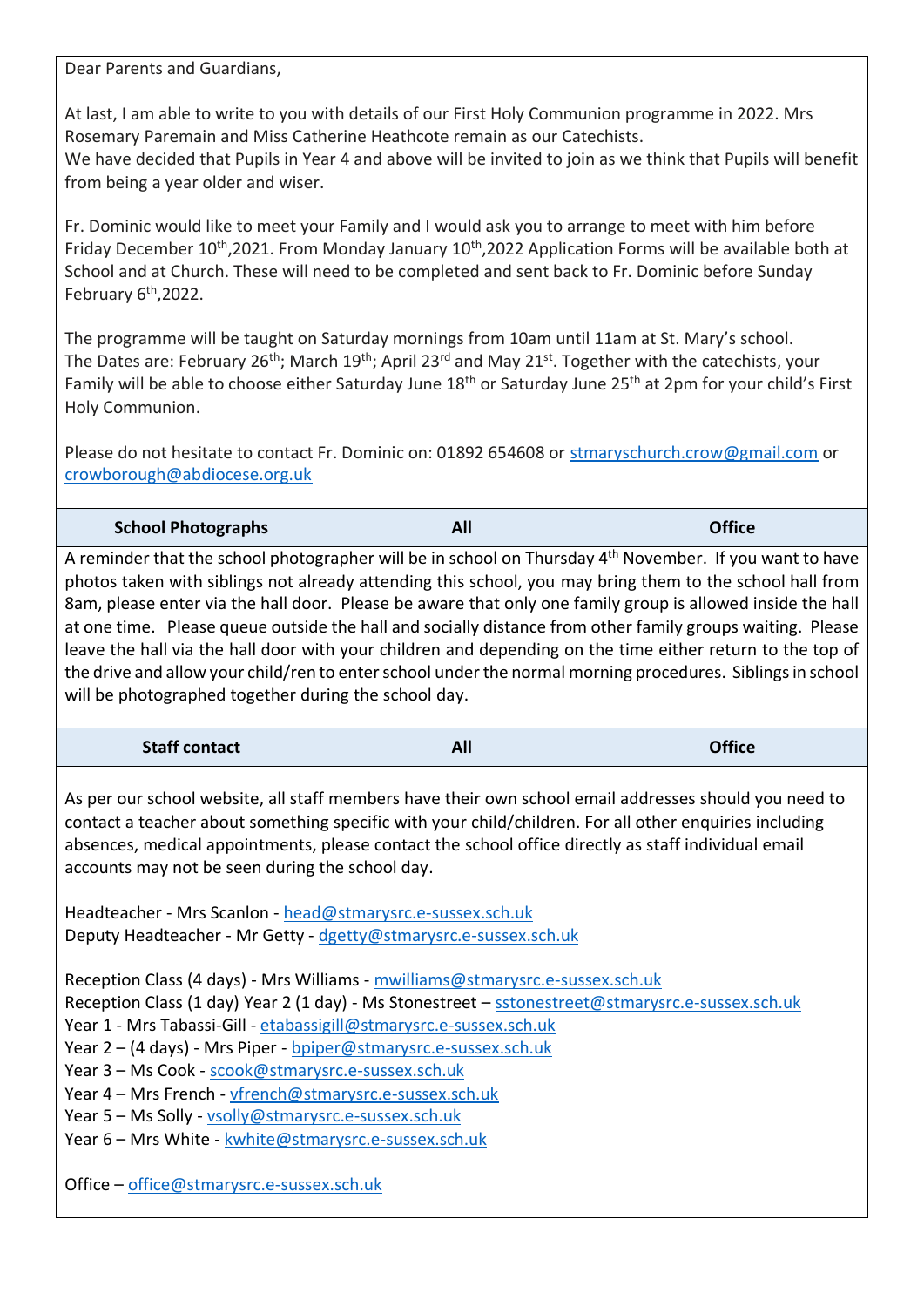| <b>Social Media Use</b>                                                                                                                                                                                                                                                                                                                                                                                                                                                                                                                                                      | All                                                                                         | <b>Mrs Scanlon</b>          |  |  |
|------------------------------------------------------------------------------------------------------------------------------------------------------------------------------------------------------------------------------------------------------------------------------------------------------------------------------------------------------------------------------------------------------------------------------------------------------------------------------------------------------------------------------------------------------------------------------|---------------------------------------------------------------------------------------------|-----------------------------|--|--|
| It has come to my attention that some parents/carers are not engaging in social media communications<br>in a positive way in relation to comments being made. Please can I ask everyone to be considerate and<br>respectful when making comments on any online social media platforms they may be using.                                                                                                                                                                                                                                                                     |                                                                                             |                             |  |  |
| Thank you                                                                                                                                                                                                                                                                                                                                                                                                                                                                                                                                                                    |                                                                                             |                             |  |  |
| <b>Flu Immunisations</b>                                                                                                                                                                                                                                                                                                                                                                                                                                                                                                                                                     | All                                                                                         | <b>Office</b>               |  |  |
| Following your recent flu vaccinations at school, please see the below if your child did not receive the Flu spray. This will<br>enable students who did not receive the vaccination, the opportunity to receive it at one of our catch-up clinics.                                                                                                                                                                                                                                                                                                                          |                                                                                             |                             |  |  |
| Dear Parents and Guardians,                                                                                                                                                                                                                                                                                                                                                                                                                                                                                                                                                  |                                                                                             |                             |  |  |
| The Immunisation Service have recently attended your school for the Flu Nasal Spray.                                                                                                                                                                                                                                                                                                                                                                                                                                                                                         |                                                                                             |                             |  |  |
| If your child did not receive the flu vaccination, and you would like them to be vaccinated, it's not too late. Please<br>ensure that you complete an online consent form, if you have not already done so. The online consent form will re-<br>open at 11am today and is available for completion.                                                                                                                                                                                                                                                                          |                                                                                             |                             |  |  |
| Please use the following instructions:                                                                                                                                                                                                                                                                                                                                                                                                                                                                                                                                       |                                                                                             |                             |  |  |
| 1. Click on the following the link: www.susseximmunisations.co.uk                                                                                                                                                                                                                                                                                                                                                                                                                                                                                                            |                                                                                             |                             |  |  |
| 2. Enter and confirm your preferred email address - you will receive a confirmation email following submission of<br>the consent form.                                                                                                                                                                                                                                                                                                                                                                                                                                       |                                                                                             |                             |  |  |
| 3. Enter your school code: SX114566                                                                                                                                                                                                                                                                                                                                                                                                                                                                                                                                          |                                                                                             |                             |  |  |
| 4. Complete and submit the consent form, indicating your choice of consent - Please ensure you provide the<br>child's registered address and GP.                                                                                                                                                                                                                                                                                                                                                                                                                             |                                                                                             |                             |  |  |
| Once you have completed all of the steps above, please then call your local team to book a clinic appointment.<br>Please note that we are experiencing a high call volume and therefore may not get back to you immediately. Flu<br>clinic sessions will run until January so please keep trying over the following weeks.                                                                                                                                                                                                                                                   |                                                                                             |                             |  |  |
|                                                                                                                                                                                                                                                                                                                                                                                                                                                                                                                                                                              | Speak to a member of the Immunisation Service by calling your local team on<br>01273 696011 |                             |  |  |
| <b>Brighton</b><br><b>Chichester</b>                                                                                                                                                                                                                                                                                                                                                                                                                                                                                                                                         | <b>Crawley</b><br><b>Heathfield</b>                                                         | <b>Uckfield</b><br>Worthing |  |  |
| Ext. 8100<br>Ext. 3789                                                                                                                                                                                                                                                                                                                                                                                                                                                                                                                                                       | Ext. 2080<br>Ext. 2043                                                                      | Ext. 4931<br>Ext. 8533      |  |  |
| Sent on behalf of the Vaccination Project Coordinator, Immunisation Service<br><b>Sussex Community NHS Foundation Trust</b>                                                                                                                                                                                                                                                                                                                                                                                                                                                  |                                                                                             |                             |  |  |
| <b>Cake Sales</b>                                                                                                                                                                                                                                                                                                                                                                                                                                                                                                                                                            | <b>All</b>                                                                                  | <b>Office</b>               |  |  |
| The class cake sales have been a welcome sight after all this time. After the introduction of 'Natasha's<br>Law', we will need to ensure that we are able to continue with these sales. If you are not aware of this<br>new law here is the background. In 2016, teenager who was allergic to sesame, died after eating a shop-<br>bought baguette that did not mention sesame as an ingredient on its label. This led to changes in food<br>labelling regulations.<br>Therefore, we have contacted East Sussex County Council for further advice and are still awaiting the |                                                                                             |                             |  |  |
| outcome, as we need to be in complete understanding of 'Natasha's law', and how we will fully comply<br>with the regulations. We will keep you informed as to whether we can continue with our cake sales as<br>planned or will need to re-think our approach. Thank you.                                                                                                                                                                                                                                                                                                    |                                                                                             |                             |  |  |